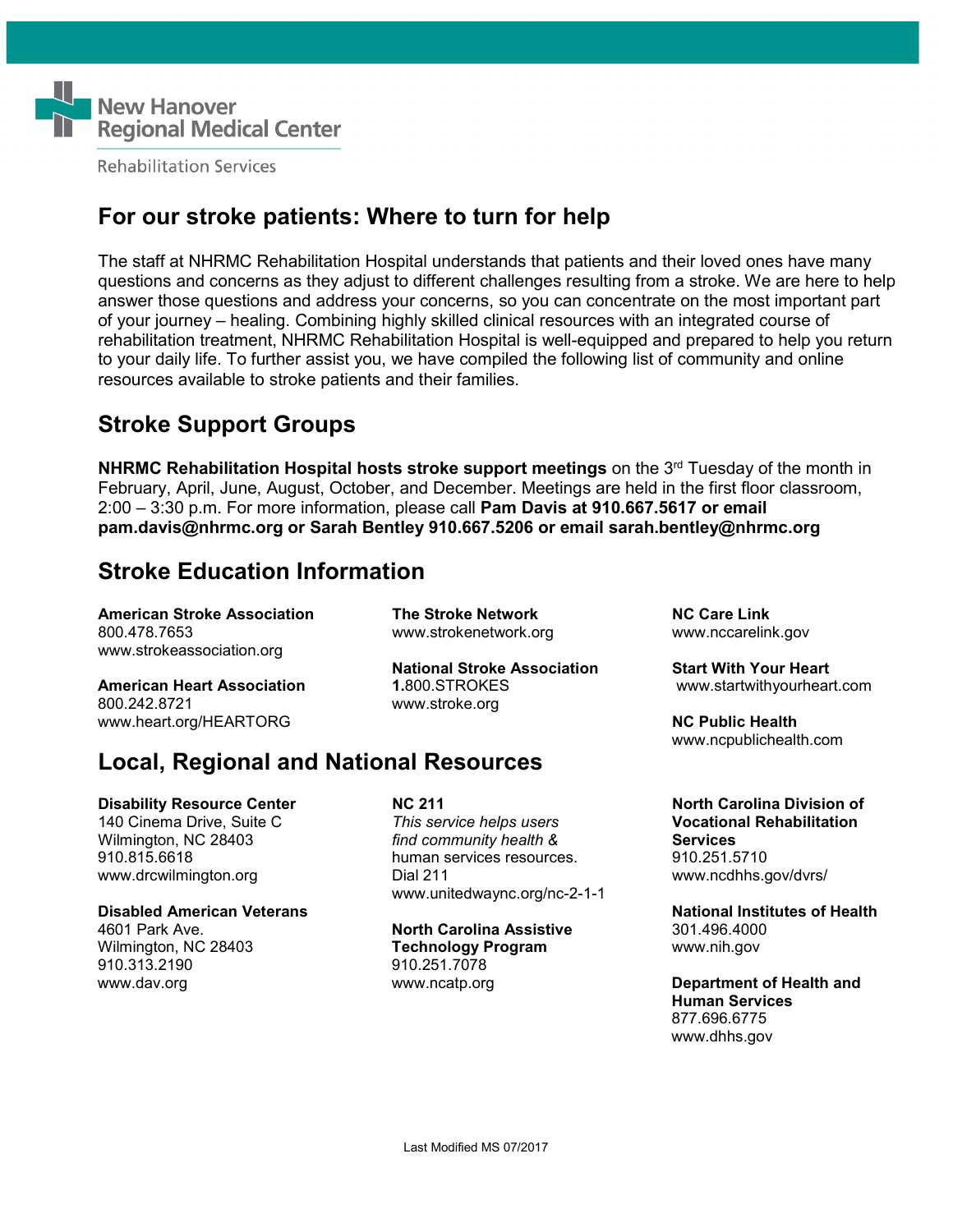

**Rehabilitation Services** 

#### **Transportation**

**WAVE Transit – Wilmington Onslow Transit System Columbus County** 910.343.0106 910.436.2998 **Transportation** www.wavetransit.com www.onslowunitedtransit.org/ 910.642.7201

**Brunswick Transit**<br>
910.253.7800<br> **Bladen Area Rural Pender Transport**<br>
910.675.9127

welcome.html

910.253.7800 **Bladen Area Rural** 910.675.9127 (BARTS) 910.862.6930

www.penderems.com/pts.htm

**Pender Transit System Ivory's Accessible Transport** transportation.php www.ivorystransport.com

## 910.259.9199 **Service Inc.** www.penderpas.com/ 910.264.9329

#### **Maintaining Health and Wellness**

**County Arboretum** *Timothy Corbett Heather Kelejain, Horticultural Therapist 910.264.9329 910.798.7677*

**Wilmington YMCA** *Aileen Sutton, Healthy Living Director* **Disabled Sports USA** www.wilmingtonfamilyymca.org

**Miracle League of Wilmington Programs, Inc.** 

*Haley Sink, Exe. Director* www.aaasp.org 910.508.6788 Kayla Jakubczak, Progam Coord. www.miracleleaguewilmington.org*Todd Coxx*

**Ability Garden/New Hanover Wilmington Disabled Athletic Association**

www.dsusa.org

**ACCESS of Wilmington / American Association of Adapted Sports**

910-685-1550 **Greater Wilmington Tennis Association** 703.887.3921 www.wilmingtontennis.com

#### **Oleander Rehabilitation Community User Program (CUP)**

910.667.8659

The Community User Program is a wellness program for people to maintain health and fitness. We offer a heated pool (88˚F-92˚F) salt water pool. Easy to use resistance, cardio equipment, personal training and instructor led pool and chair classes.